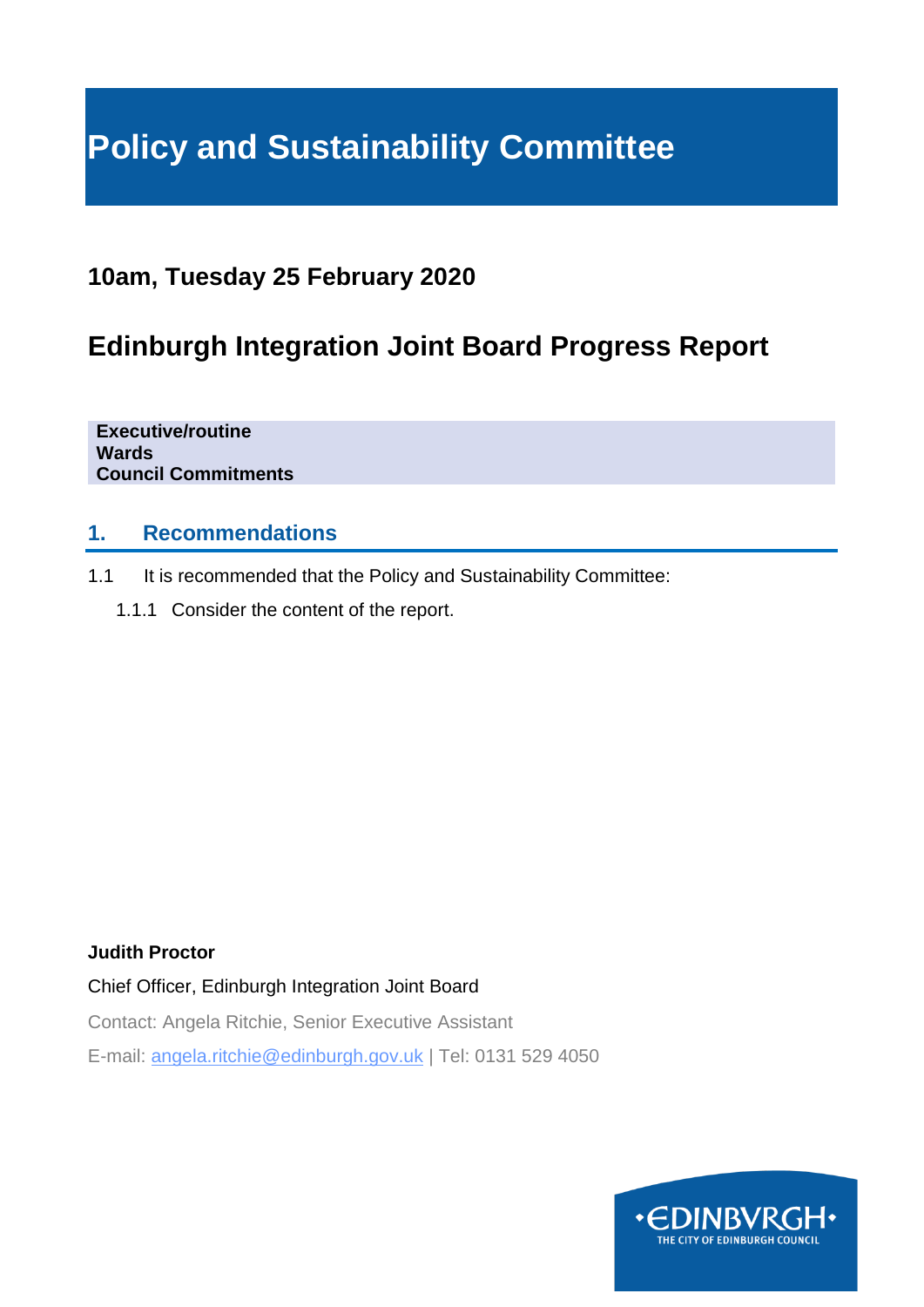**Report**

# **Edinburgh Integration Joint Board Progress Report**

#### **2. Executive Summary**

2.1 This report provides members of Policy and Sustainability Committee (P&SC) with an update on the work of the Edinburgh Integrated Joint Board (EIJB) and delivery of its strategic plan.

#### **3. Background**

- 3.1 Policy and Sustainability Committee has been agreed as the appropriate City of Edinburgh Council 'home' committee on matters relating to the EIJB. It has been agreed that the Chief Officer to the EIJB, as part of the governance arrangements in place, will provide P&SC with a report on matters of interest relating to the EIJB every six months. This report will cover items of strategy, performance and delivery and finance.
- 3.2 The EIJB is a statutory public body set up under the Public Bodies (Joint Working) (Scotland) Act of 2014 (the Act). The intention of the legislation is to enable better, more seamless health and care services that are planned in response to the needs of the population served by each Integration Joint Board (IJB). The focus is on transformation of services, building health and wellbeing and addressing the health inequalities prevalent in Scotland for so many years. Resources, human and financial are delegated under the Act to the IJB which sets out, in its strategic plan, how those will be utilised to deliver its strategic intent.
- 3.3 The Integration Scheme is a requirement under the Act and this is the partnership agreement between Local Authorities and their NHS which sets out which functions and resources are delegated to the IJB and how the partners will operate together to deliver the requirement of the Act. Integration schemes must be reviewed within the first 5 years of the operation of the IJB and, in Edinburgh, this review will take place over the course of the first half of 2020.
- 3.4 A further requirement under the Act is the IJB producing an annual performance report which is the only formal reporting it is required to do – details on the EIJB Annual Report is provided later in this paper.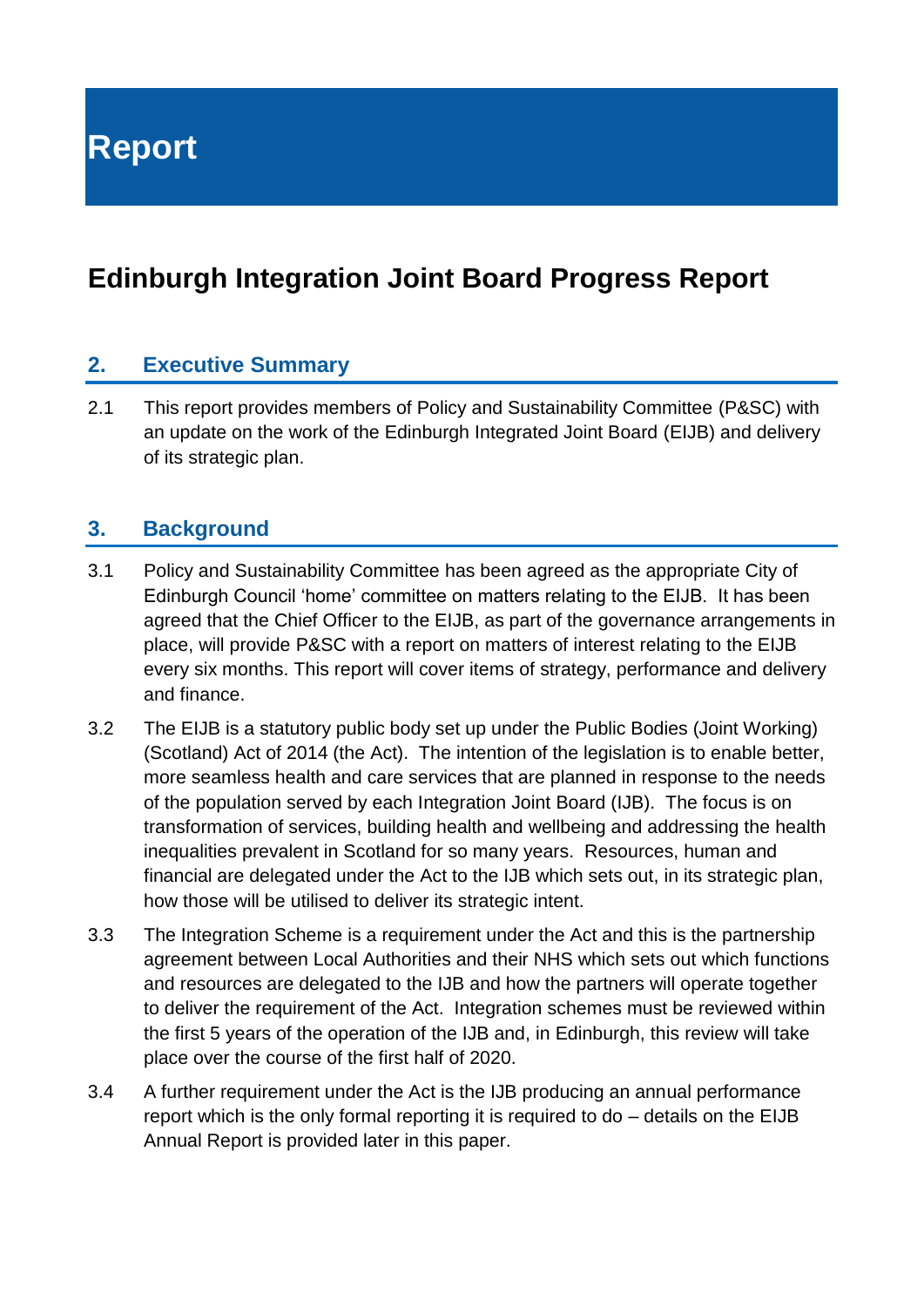## **4. Main report**

4.1 This report covers the period of the previous six months from June - December 2019.

#### **Items of strategy**

#### **Strategic Plan**

- 4.2 The EIJB is required to have a 3-year strategic plan in place which sets out how it will utilise its delegated resources to achieve key outcomes for the population of Edinburgh. The EIJB agreed its second, 3-year Strategic Plan at its meeting on 20 August 2019. The revised document builds on the previous plan and sets out a focus on four key elements:
	- 4.2.1 Defining a modern Edinburgh Pact between health and social care providers and citizens;
	- 4.2.2 Adopting the Three Conversations approach to facilitate and support people who need help and support staff to do this;
	- 4.2.3 Continue to shift the balance of care from hospital to the community under a Home First approach; and
	- 4.2.4 Initiate a transformation programme which will focus on a broad range of services aimed at rapid redesign.
- 4.3 The strategic plan has been developed in consultation with partner, third and independent organisations and the strategic plan can be found [here.](https://democracy.edinburgh.gov.uk/documents/s4851/Combined%20Strategic%20Plan.pdf)

#### **Carers' Strategy**

- 4.4 The EIJB also agreed the Edinburgh Joint Carers' Strategy 2019-22 at its August meeting, recognising the crucial contribution carers make across Edinburgh. The strategy focuses on six key priority areas:
	- 4.4.1 Identifying carers;
	- 4.4.2 Information and advice to carers;
	- 4.4.3 Carer health and wellbeing;
	- 4.4.4 Short breaks;
	- 4.4.5 Young carers; and
	- 4.4.6 Personalising support for carers.
- 4.5 The Carers' Strategy sets out an implementation plan, which provides detail on how the Edinburgh Health and Social Care Partnership (the Partnership) will engage with carers and partners to achieve improvement across the six priority areas.
- 4.6 The strategy has been developed in partnership with the third sector and unpaid carers across Edinburgh and builds on learning from the previous Carer Strategy and can be found [here.](https://democracy.edinburgh.gov.uk/documents/s4870/Combined%20Carers%20Strategy.pdf) An evaluation programme is also being established to track delivery and impact and this will be reported within the IJB's Performance and Delivery Committee.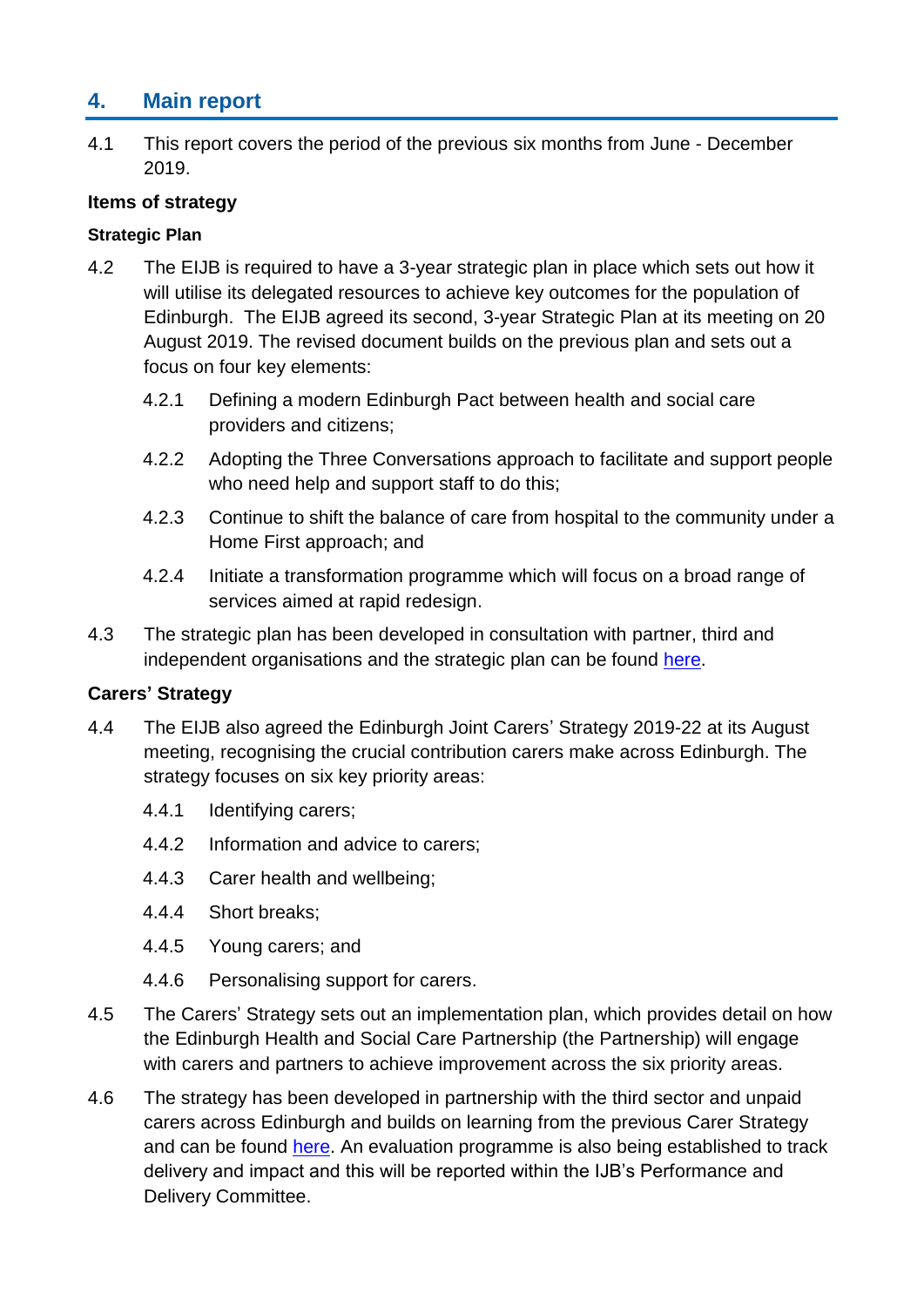#### **Annual Performance Report**

- 4.7 The EIJB annual performance report for 2018 / 2019 was also agreed by the EIJB in August. Although a number of pressures and challenge remain, across 2018 / 2019 there was a gradual trend of improvements in performance across a range of areas. Delayed discharge performance reduced consistently against a planned trajectory within that timescale and there was a sustained improvement in the number of people waiting for assessment and packages of care also. The EIJB recognises the need for further sustained improvement and both the new strategic plan and the transformation programme set out the ambitions for this and the actions planned to achieve it.
- 4.8 There have been positive improvements within Primary Care with a further 6000 new citizens registered with General Practices in the City. Pharmacists and mental health nurses have begun to make an impact in meeting the need of growing demand and the Link Worker Network (which supports practices in areas of economic deprivation) is being strengthened with welfare rights capacity through the third sector.
- 4.9 The Annual Performance Report can be accessed [here](https://www.edinburghhsc.scot/wp-content/uploads/2019/11/EIJB-Annual-Performance-Report-18-19-1.pdf)

#### **EIJB Governance**

4.10 The EIJB has been undertaking a programme of work in reviewing and strengthening its governance arrangements and structures. This follows a review undertaken by the Good Governance Institute and the development and agreement of an action plan by the EIJB. This work recognises that if the EIJB is to lead and to become a catalyst for transformation and change at scale it needs to strengthen its governance arrangements and means to drive that change. Five new committees were established in August 2019 with strengthened terms of reference to support the EIJB and committees to act as an influencing body as well as a decision making and assurance body.

#### **EIJB Directions Policy**

4.11 Direction, as set out as a requirement on Integration Authorities in the Act, provide the mechanism for delivering the strategic plan, for conveying the decisions of the EIJB, clarifying responsibilities between partners and improving accountability. The policy, which was agreed at the October IJB meeting, formalises and clarifies the process employed by the EIJB. This will enhance governance, transparency and accountability between the EIJB and its partner organisations; NHS Lothian and City of Edinburgh Council. The policy can be found [here.](https://democracy.edinburgh.gov.uk/documents/s4869/Directions%20Policy%20Combined.pdf)

#### **Agreement to proceed with initial agreement for new General Practice (GP) provision in South East Edinburgh**

4.12 The population in Edinburgh has increased by 65,000 people over the last 10 years and will continue to grow at a rate of 5,000 per annum until 2026. The South East area serves a population of approximately 126,000 from two GP clusters. Some of the medical practices in the South East area are not suitable for the longer-term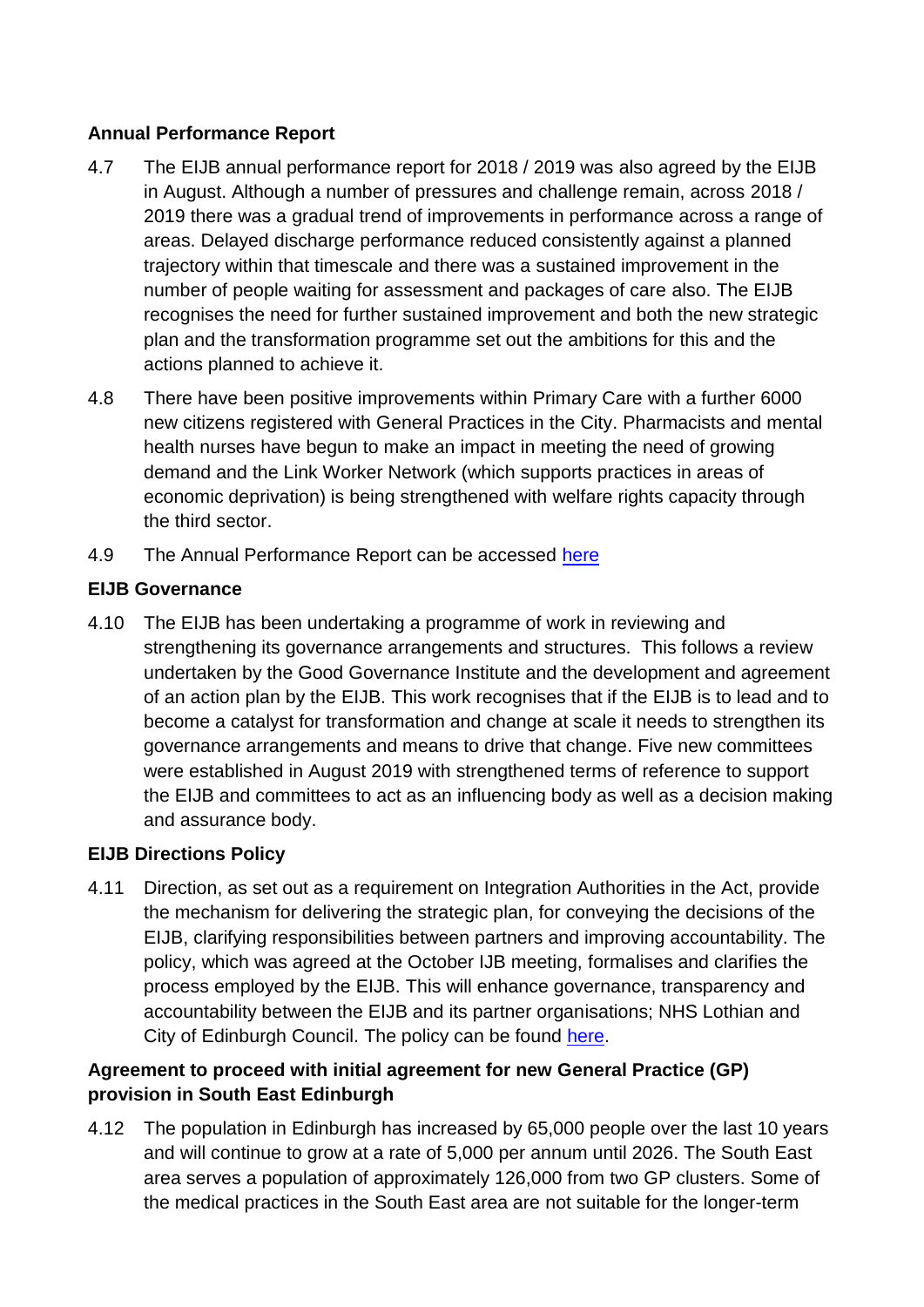development and sustainable delivery of primary care in the city. Following wider analysis of needs, the Partnership have identified the provision of GP services in the South East area as a top priority for development and the EIJB agreed at the October Board to submit an Initial Agreement, setting out the requirements for this to the NHS Lothian Capital Investment Group.

#### **Home First Approach**

- 4.13 It has long been understood that being in an acute hospital when otherwise medically fit to go home is both a negative experience for people and wasteful of finite acute service resources. The City of Edinburgh has poorly performed against targets to reduce delays in hospital over a number of years even preceding the development of the IJB. The EIJB has set reducing this, through focussed investment and a longer-term change in the model of health and care in the city as a key priority for improvement. While the EIJB's performance in relation to delayed discharge has improved significantly over the last 12 months, it remains a challenge to sustain the improvement without more fundamental transformation. As part of its wider transformation plan the EIJB agreed in October to expand the Home First approach initially tested in the Western General Hospital. Home First focus on people who are ready for discharge and do not require to be in hospital but may require short term health and social are services to manage their discharge. Where it is safe to do so this will be provided in their own home or another community setting. The expansion of Home First includes investment to develop and deliver the following pathways:
	- 4.13.1 Discharge to Assess 16 therapists to deliver 80 100 discharges per week to support assessment at home and;
	- 4.13.2 Home First Navigators 3 posts that have community knowledge to support decision making to be risk enabled. These posts will work seven days from the front door of the Western General as an alternative to further admission in a ward. Further information on Home First can be found [here](https://democracy.edinburgh.gov.uk/documents/s9730/Home%20First%20-%20Combined.pdf)

#### **John's Campaign**

- 4.14 The EIJB continues to embed the principles from John's Campaign across community hospitals and all 65 local authority and independent care homes. The approach means that carers are welcomed at all time, including overnight.
- 4.15 The carer's room at Findlay House has been refurbished with overnight accommodation to enable carers to have a break. A dementia café which enables carers and patients to spend time socialising away from the ward area has opened at Ferryfield House. Further works are scheduled for Findlay House and Ellen's Glen. Further information on Johns Campaign can he found [here.](https://democracy.edinburgh.gov.uk/documents/s9695/EIJB%20report%2029%2009%202019%20Johns%20Campaign%20V.01.pdf)

#### **Transformation Programme**

4.16 The EIJB agreed to fund a transformation and change programme with additional programme and project management capacity, in recognition of the unprecedented challenges to the sustainability of the health and care system. The system must change and the transformation and change programme will support the services to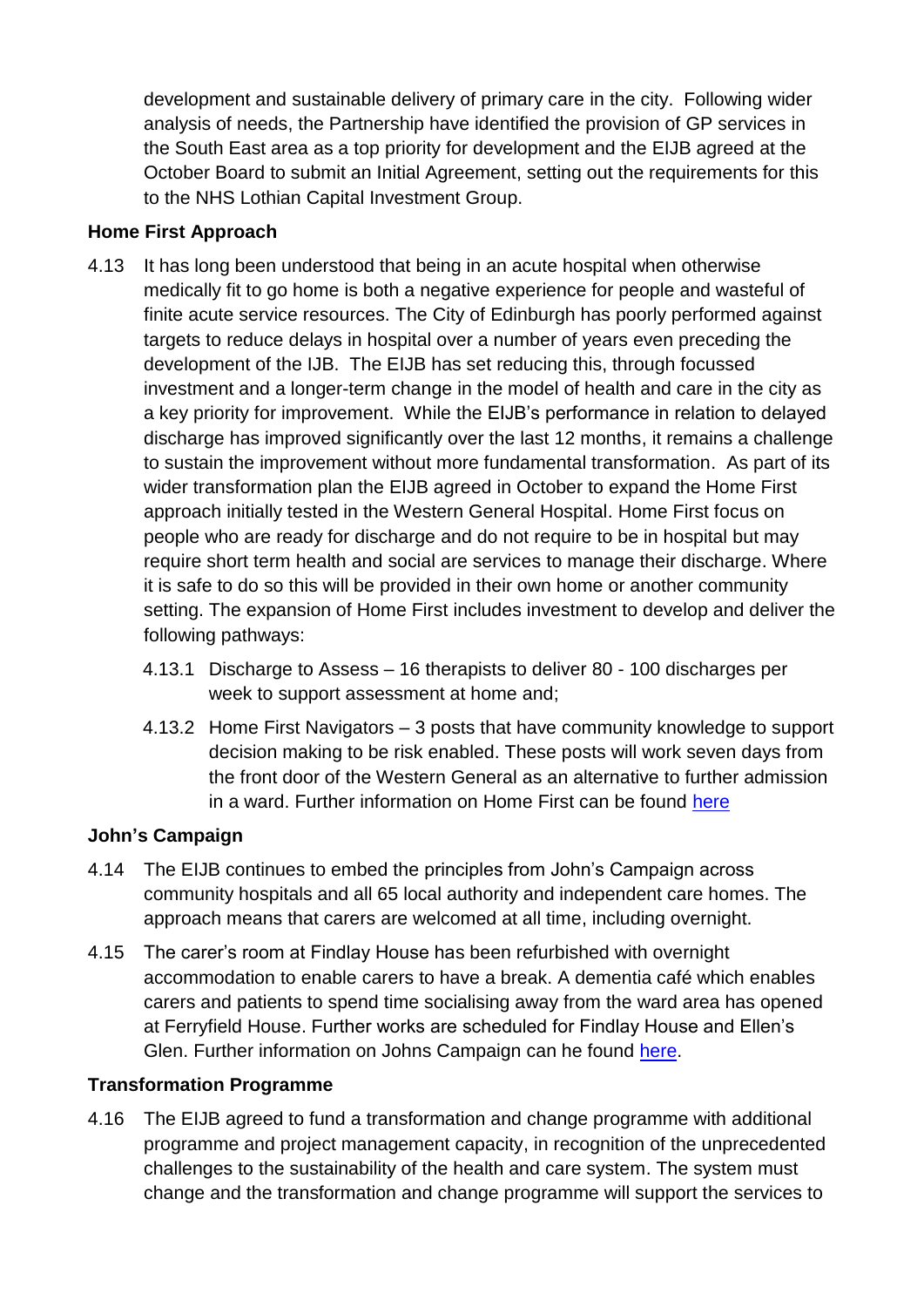develop new ways of working to meet the challenges. An additional 17 posts have been recruited (programme lead, programme managers and project manager) to help support this change.

- 4.17 These actions are being take as part of a whole system recovery recognising the importance of both the community and acute services working together to deliver service and performance improvements.
- 4.18 The EIJB have significant and serious challenges with increasing demands on services due to changing demographics. Edinburgh have the highest population growth in Scotland. Therefore, it is important that the resources are used effectively, and conversations need to take place with citizens around:
	- 4.18.1 Support to self-manage conditions
	- 4.18.2 Enablement promotion
	- 4.18.3 Use of universal services
	- 4.18.4 Support of community based resources
	- 4.18.5 Health promotion
	- 4.18.6 Support to third sector organisations delivering prevention services and opportunities
	- 4.18.7 Technology Enabled Care as a primary response

#### **Items of performance and delivery**

- 4.19 An Older People's Joint Inspection of services report was undertaken in 2016 and reported in 2017. This set out 17 recommendations for improvement for the partnership across the EIJB, NHS Lothian and City of Edinburgh Council. A further progress review visit took place in July 2018 and reported that in December 2018. This reported that limited progress had been made against the initial recommendations and that further improvement was required.
- 4.20 An action plan, which reflects the EIJB's wider transformation ambitions has been developed and has been approved and agreed by all partners. Engagement is ongoing with the joint inspectorates in relation to reporting against progress and a first progress report has been presented to the EIJB – it can be found [here.](https://democracy.edinburgh.gov.uk/documents/s11653/Item%208.2%20-%20Older%20Peoples%20Inspection%20combined.pdf)

#### **Items of finance**

4.21 The EIJB had been projecting a break-even position for 19/20 having delivered its agreed programme of £11.9m of savings and through the utilisation of some one-off funds. However, a relatively late movement in the final quarter of the year forecasts a £1.5m overspend in the Social Care element of the budget in relation largely to residential care. Alongside this is a projected £0.5m overspend in NHS element of the budget which NHS Lothian has agreed to fund. Work is ongoing to refine understanding of the Social Care projection and why it has arisen so late in the financial year and discussions are taking place in relation to the handling of this overspend between partners.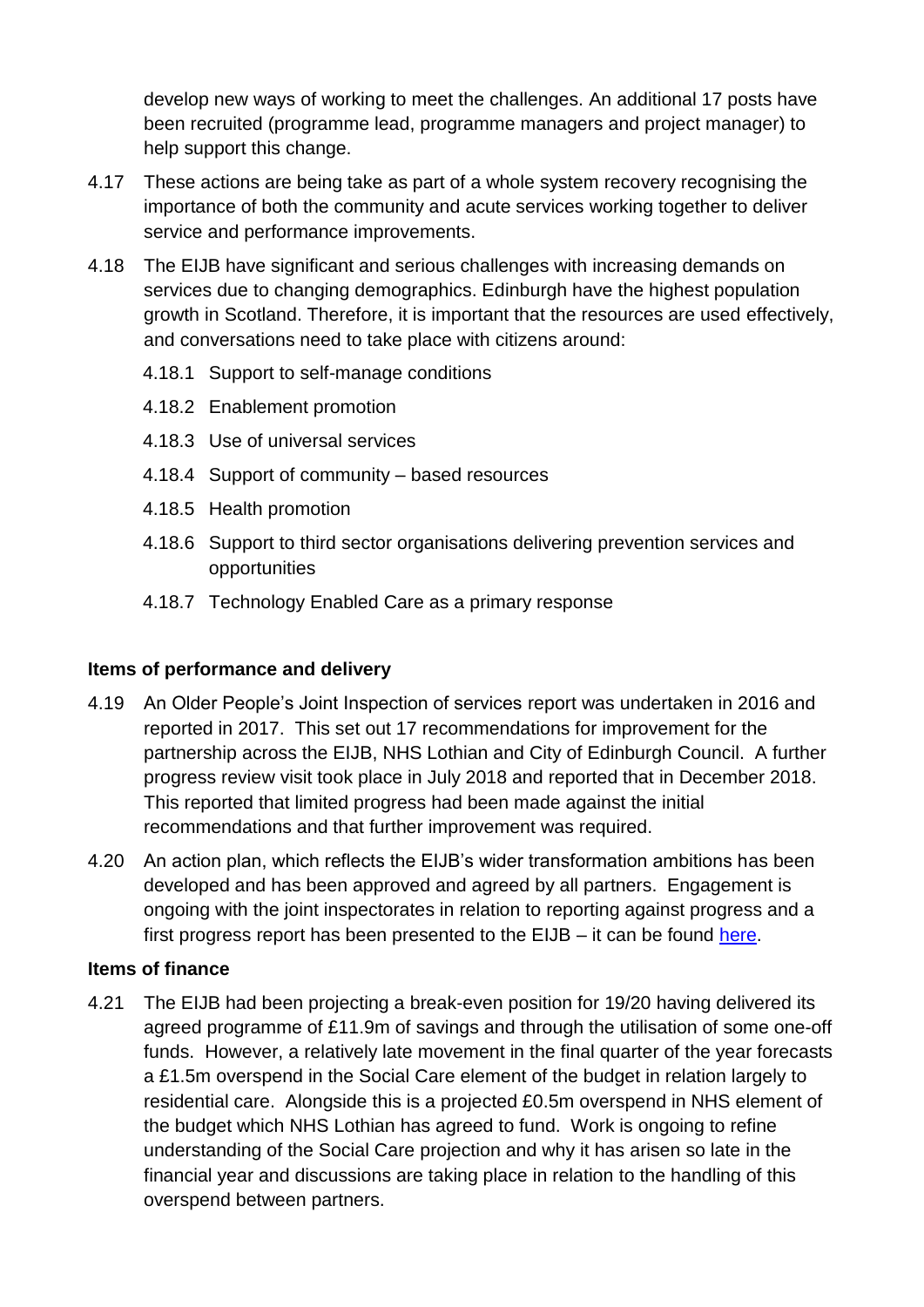- 4.22 The EIJB continues to operate in an extremely difficult financial climate. Current financial modelling for 20/21 indicates the gap between expected income and expenditure is £36m.
- 4.23 Work is underway to set out a savings and recovery programme for 20/21 to address this, recognising that the EIJB will have to make difficult choices on how to achieve savings to manage within these financial parameters.
- 4.24 Discussion is ongoing between the EIJB, City of Edinburgh Council and NHS Lothian as partners to establish a pathway toward a sustainable financial position.
- 4.25 Given the position with the late delivery of both the Scottish and UK Budgets, the development of the IJB's budget has been delayed.

#### **Forward – Next Six Months**

- 4.26 Over the next six months the EIJB will continue to focus on:
	- 4.26.1 Developing its governance structure and embedding the new committee structure
	- 4.26.2 Continue to develop the Home First model and Edinburgh Offer
	- 4.26.3 Shape the bed base required for the future, transitioning beds from acute services into community models of care including integrated model facilities
	- 4.26.4 Continue to deliver against the MSG Action plan
	- 4.26.5 Roll out of the Transformation and Change Programme
	- 4.26.6 Develop next annual performance report
	- 4.26.7 Continue to demonstrate progress against Older People's Inspection Action Plan

### **5. Next Steps**

5.1 This report provides members with an update on key areas of interest and a further report will be presented to Policy and Sustainability Committee on 4 August 2019.

#### **6. Financial impact**

6.1 There are no financial impacts arising from this report.

### **7. Stakeholder/Community Impact**

- 7.1 This is an update report for members of Policy and Sustainability on the work of the EIJB, therefore there is no stakeholder or community impact.
- 7.2 Any stakeholder or community impact relating to any of the workstreams contained within the report have been proper consider and referred to within their relevant EIJB report.